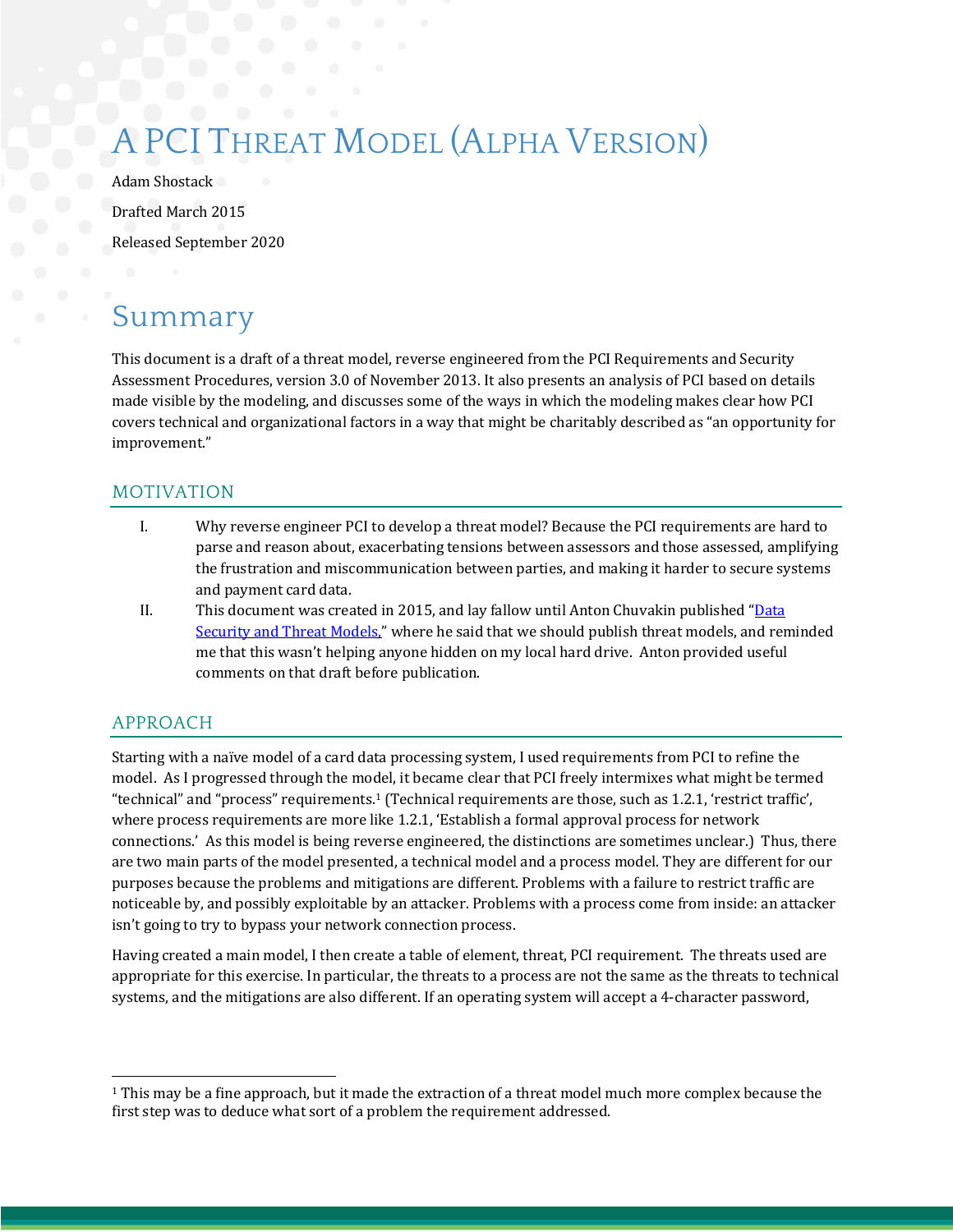

that's a technical issue, and if a VP signed off on it, that's a separate process issue. In this document, I do not create a high-quality taxonomy of threats, as doing so is an expensive and time-consuming endeavor.

### A Model of the Threatened Systems



**FIGURE 1: THE PROCESS MODEL**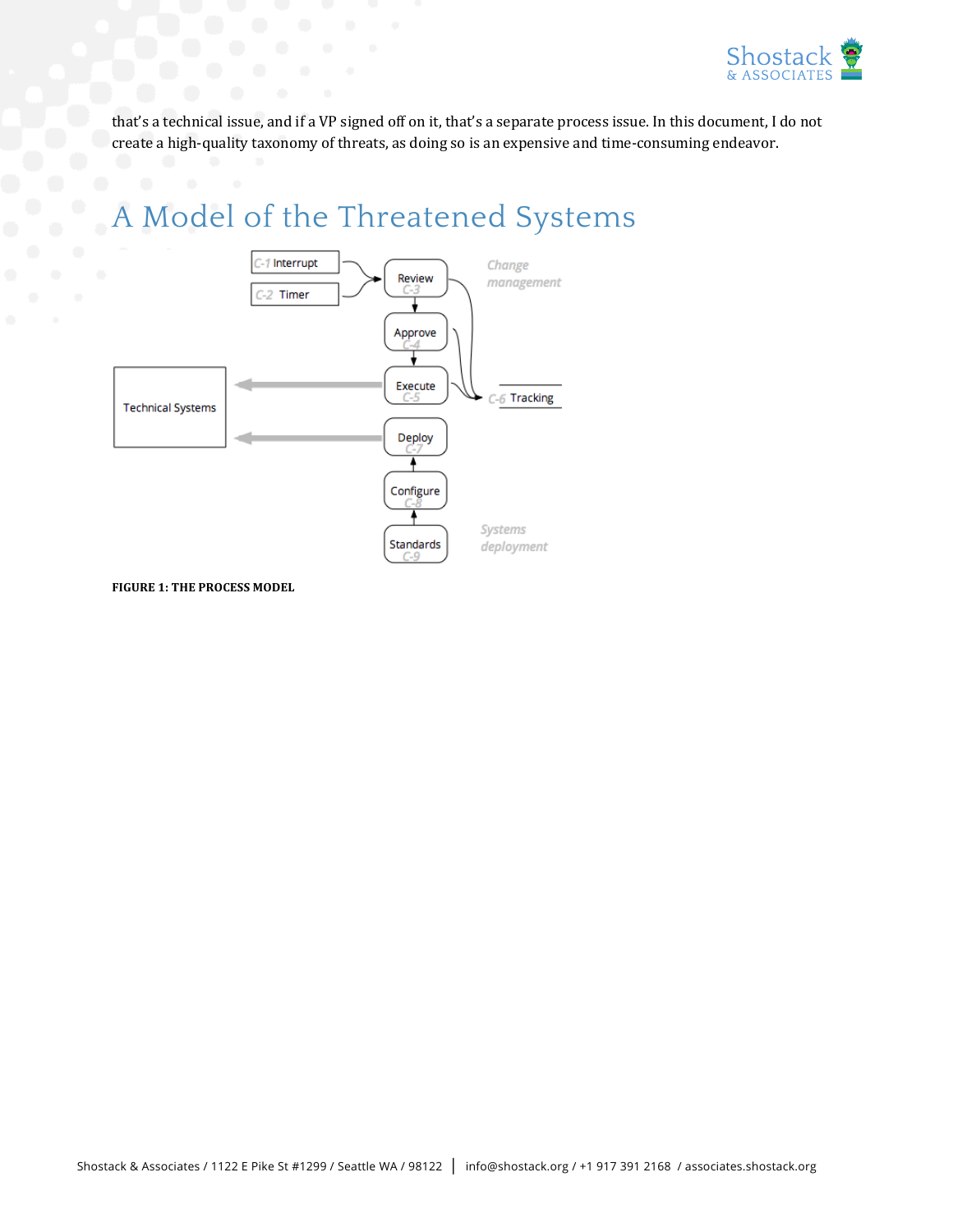



**FIGURE 2: THE TECHNICAL SYSTEMS MODEL** 

## Threats and PCI Mitigations

These threats are arranged by diagram element, not by PCI requirement. This choice is made to help break away from a PCI-centric mindset, and to expose possible gaps or overlaps. To assure completeness, whenever a PCI requirement does not map cleanly to the system or process model, those models are updated before moving on.

#### THREATS ADDRESSED BY CHANGE MANAGEMENT OR SYSTEMS DEPLOYMENT

Note that this threat model is based on evidence (a lack of controls) that PCI treats change management and systems deployment as if all actors within the process are well intentioned, and as such threats to the data flows are not considered.

A few words on notation in the table:

• The initial in the brackets is a categorization, either  $[P]$ revent/ $[D]$ etect/ $[Respond]$ ,  $[I]$ nformation disclosure, or [C]omply, or [M]anage. (The initial is a category of hypothesis that the PCI control should address.)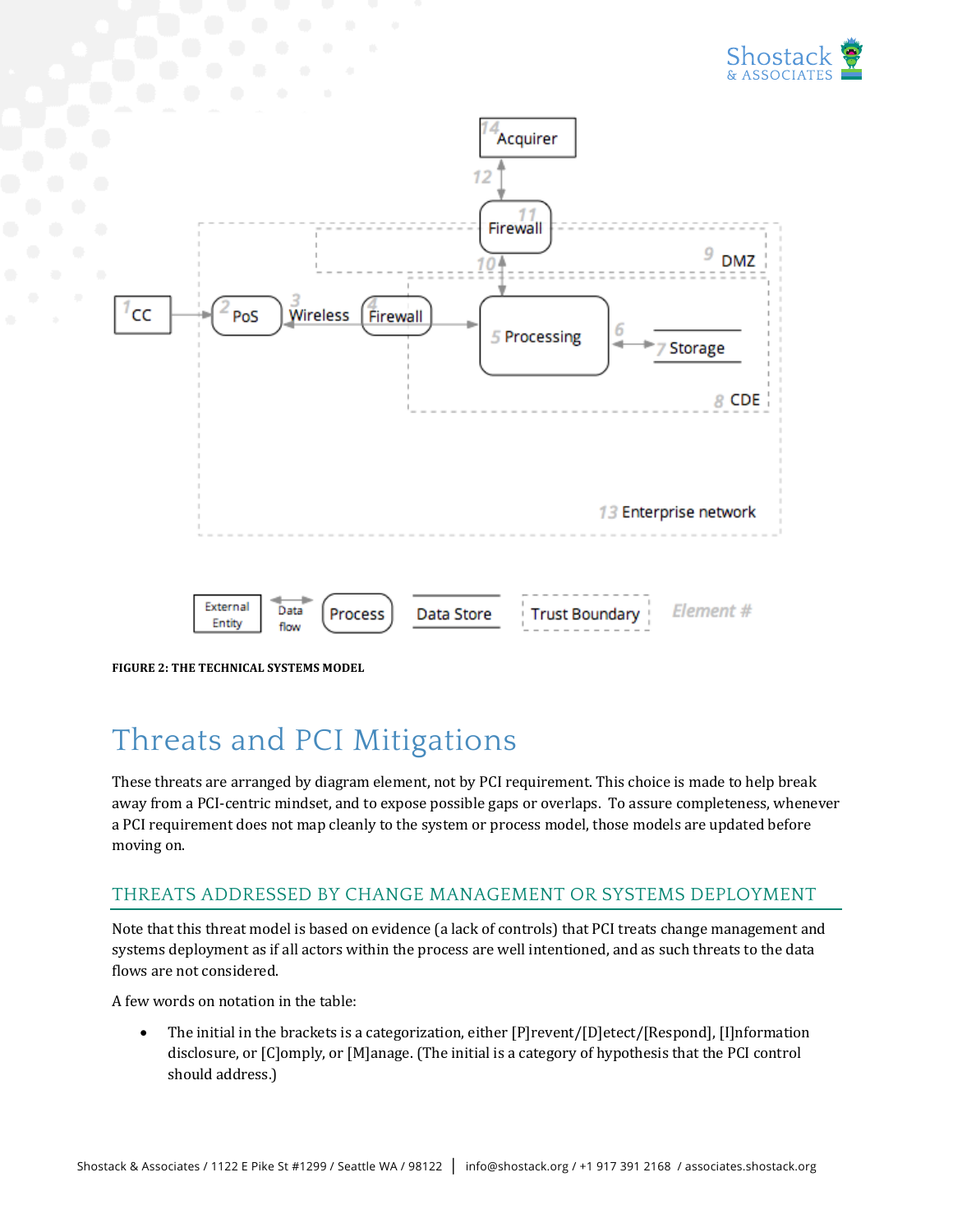

- $\circ$  Some issues are marked '2nd order' to indicate that there is at least successful one prior action, such as the theft of encrypted data.
- PCI uses a letter at the end of a testing procedure to distinguish it from requirements when there's not a one-to-one correlation. Requirements are addressed at the leaf' level, thus there is no entry for 3 or 3.5, but there is for 3.5.1

| Element                         | Threat/Problem/Vulnerability/Notes <sup>2</sup>     | PCI Requirement/<br><b>Test Process</b> |
|---------------------------------|-----------------------------------------------------|-----------------------------------------|
| C-1 Interrupt                   | Firewall rulesets go out of date [M]                | 1.1.7                                   |
|                                 |                                                     |                                         |
| C-2 Timer                       | Old data not deleted/not deleted securely           | $3.1*$ bullet 2                         |
|                                 | Old data not deleted/not deleted securely           | $3.1*$ bullet 4                         |
|                                 | Malware might be published for new systems          | 5.1.2                                   |
|                                 | Anti-malware sw goes out of date                    | 5.2                                     |
| <b>C-3 Review</b>               | 3                                                   | 1.1                                     |
|                                 |                                                     |                                         |
| <b>C-4 Approval</b>             |                                                     |                                         |
|                                 | Firewall config fails to prevent [C]                | 1.1.1.a                                 |
|                                 | Anti-virus fails to protect [P, D, R]               | 5.1.1                                   |
| <b>C-5 Execution</b>            |                                                     |                                         |
| C-6 Tracking &<br>documentation |                                                     |                                         |
|                                 | Approval process failures (network connections) [M] | 1.1.1.b                                 |
|                                 | Approval process failures (firewall) [M]            | 1.1.1.c                                 |
|                                 | No network diagram [M]                              | 1.1.2, 1.1.3                            |
|                                 | Network diagram is not current [M]                  | 1.1.2.a                                 |

• Entries with a \* have requirements/test processes on multiple elements of the diagrams.

<sup>&</sup>lt;sup>2</sup> If this list were created by the PCI Council, then we might reasonably ask for more crisp categorization, but imposing such categories onto a reverse-engineered list does not obviously add value.

<sup>&</sup>lt;sup>3</sup> Some rows have no threat because there is no single control which clearly maps to it.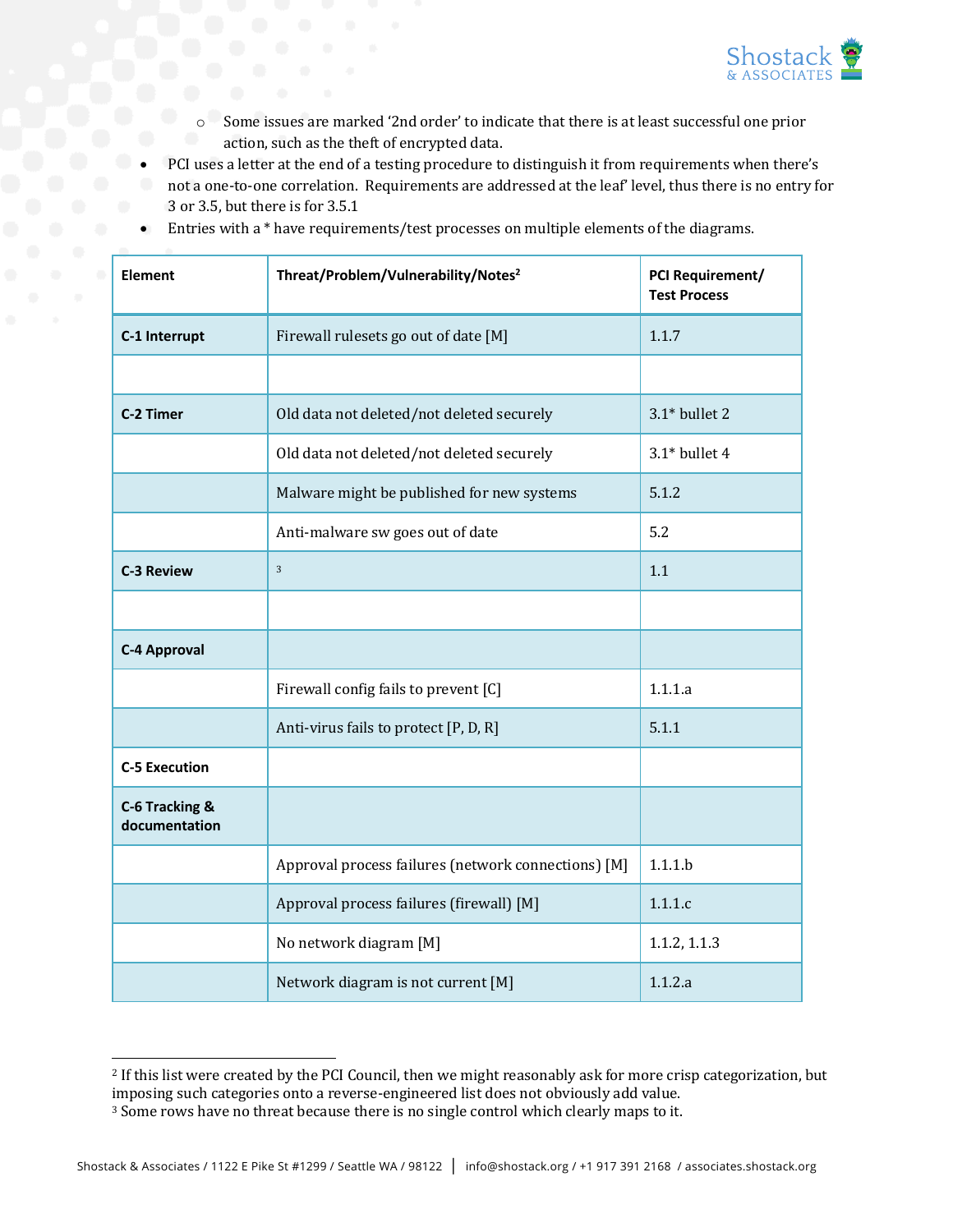

|                                    | Change not well managed [M]                                                | 1.1.5               |
|------------------------------------|----------------------------------------------------------------------------|---------------------|
|                                    | Changes not tracked [M]                                                    | 1.1.6               |
| ۰                                  | Firewall arbitrary changes [M]                                             | 1.5                 |
|                                    | Systems dropped from management scope [m]                                  | 2.4                 |
|                                    | Policy/activity drift [m]                                                  | 2.5                 |
|                                    | People with crypto keys might not understand their<br>roles [I,T]          | 3.6.8               |
|                                    | Policies and procedures ignored [M]                                        | 3.7                 |
| <b>C-7 Deployment</b>              | Unmanaged change [M]                                                       | 1.2.2               |
|                                    | Default passwords [S]                                                      | 2.1                 |
|                                    | Default wireless configs [S, EoP]                                          | 2.1.1               |
|                                    | Malware might be on systems [P, D, R]                                      | 5.1                 |
| <b>C-8 Configuration</b>           |                                                                            | 1.2.2               |
|                                    | Configuration errors lead to insecurity [P]                                | 2.2.4               |
|                                    | Unneeded services lead to insecurity [P]                                   | 2.2.5               |
|                                    | Keys overly exposed [P]<br>(Not on 7/8 because keys can be in many places) | 3.5.1, 3.5.2, 3.5.3 |
| C-9 Standards &<br><b>Policies</b> | Products ship insecure by default [P, T, EoP]                              | 1.3.6, 2.2          |
|                                    | Insecurity leads to horizontal movement [P, EoP]                           | 2.2.1               |
|                                    | Unneeded services lead to insecurity [P]                                   | 2.2.2               |
|                                    | Unencrypted comms lead to network problems [P,<br>T,I]                     | 2.2.3               |
|                                    | Insecurity leads to horizontal movement at hosting<br>provider [P]         | 2.6                 |
|                                    | Data is kept too long                                                      | $3.1*$              |
|                                    | Crypto keys are bad [I, 2nd order]                                         | 3.6.1               |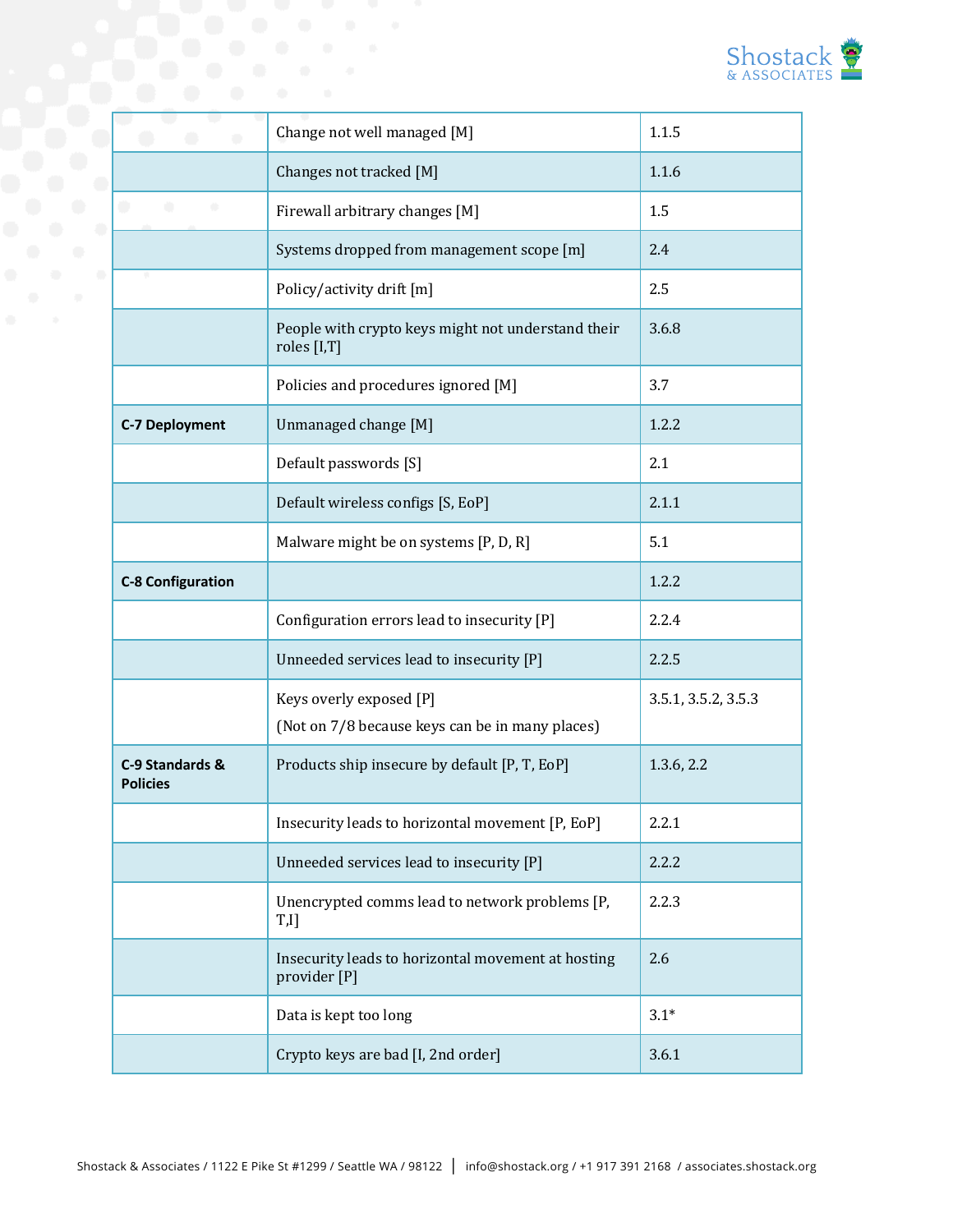

| Crypto keys are disclosed after generation [I, 2nd]<br>order]                             | $3.62^*$ , $3.6.3^*$ |
|-------------------------------------------------------------------------------------------|----------------------|
| Crypto keys are used after disclosure [I "2nd order"]                                     | 3.6.4                |
| Compromised keys can't be replaced [I, "2nd order"]                                       | 3.6.5                |
| People might see the crypto keys, remember them,<br>and abuse them [I, "2nd order"]       | 3.6.6                |
| Crypto keys might be substituted by attackers [T]                                         | 3.6.7                |
| PANs might be sent via unencrypted channels [I]                                           | 4.2                  |
| People might not realize that PANs are sensitive, and<br>send them without encryption [I] | 4.3                  |
| People might not realize malware is a threat [P, D, R]                                    | 5.4                  |

### THREATS ADDRESSED BY TECHNICAL SYSTEMS

| <b>Element</b>                          | Threat/Vulnerability/Problem/Notes          | <b>PCI Requirement</b> |
|-----------------------------------------|---------------------------------------------|------------------------|
| <b>1 Credit Card</b>                    | $\overline{4}$                              |                        |
| 2 Point of Sale                         |                                             |                        |
| 3 Wireless network & data<br>flows      | Eavesdropping [P, I]                        | $4.1*$                 |
| <b>4 Wireless firewall</b>              | [P]                                         | 1.2, 1.2.1, 1.2.3,     |
| <b>5 Processing</b>                     | Full PAN displayed [I]                      | 3.3                    |
| 6 Processing to storage<br>(Data flows) |                                             |                        |
| 7 Storage                               | Authentication data stored [I] <sup>5</sup> | 3.2                    |
|                                         | Full track data stored [I]                  | 3.2.1                  |
|                                         | Card verification code/values stored [i]    | 3.2.2                  |

<sup>&</sup>lt;sup>4</sup> Again, some rows have no threat because there is no single control which clearly maps to it.

<sup>&</sup>lt;sup>5</sup> Properly, a threat might be that the data is *disclosed*, but the *storage* of the data is in violation of the requirement.